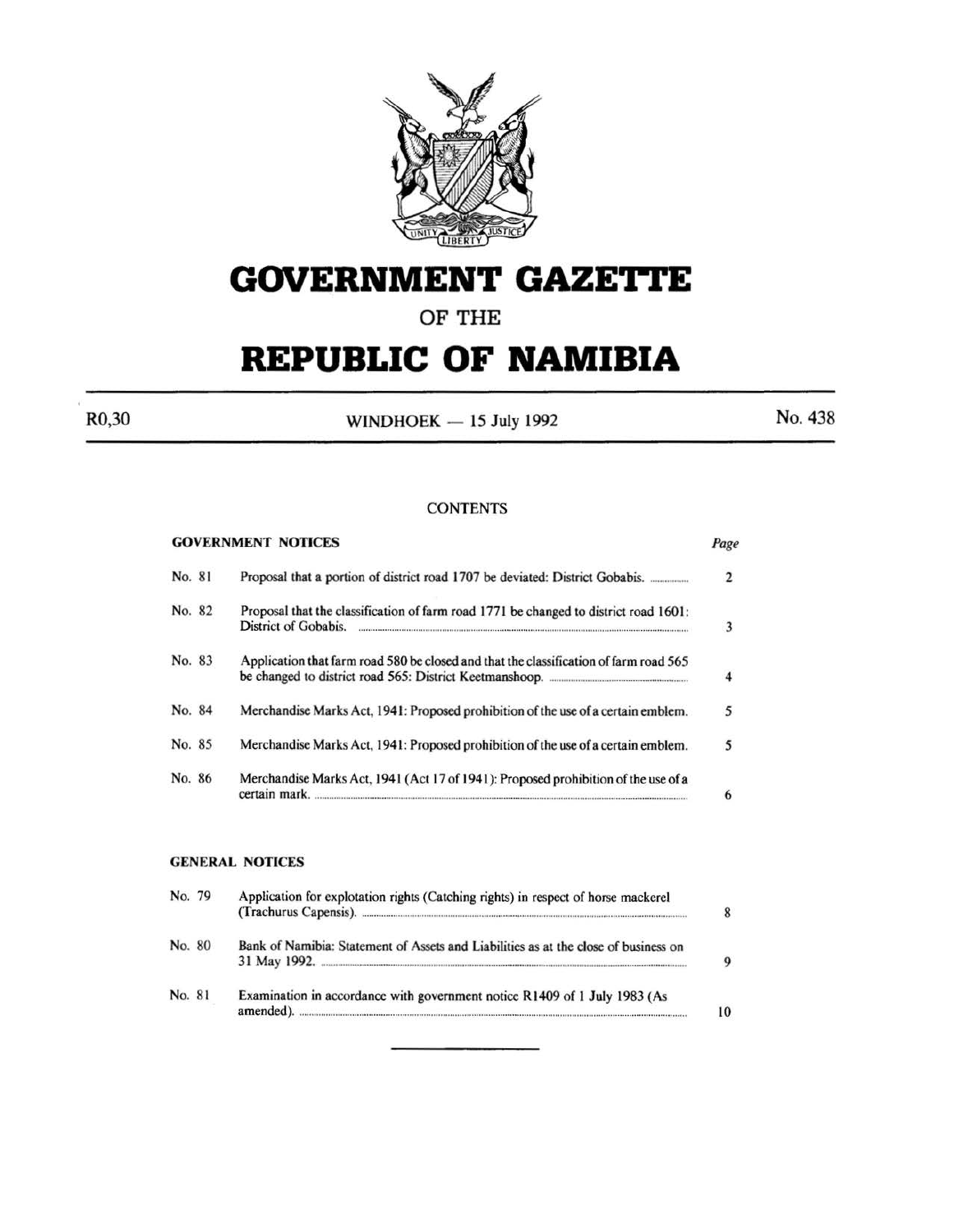## **Government Notices**

#### MINISTRY OF WORKS, TRANSPORT AND COMMUNICATION

No. 81

1992

#### PROPOSAL THAT A PORTION OF DISTRICT ROAD 1707 BE DEVIATED: DISTRICT OF GOBABIS

In terms of section 20( 1) of the Roads Ordinance, 1972 (Ordinance 17 of 1972), it is hereby made known that the Permanent Secretary: Works, Transport and Communication proposes that, in the district of Gobabis, the portion of district road 1707 described in paragraph (a) of the Schedule and shown on sketch-map P1502 by the symbols C-D be deviated from the route so described and shown, to the route described in paragraph (b) of the Schedule and shown on sketch-map P1502 by the symbols A-B.

A copy of this notice and the said sketch-map, being a sketch-map of the area concerned on which the road to which the proposal refers and other proclaimed, minor and private roads in the area are shown, shall for the full period of thirty days mentioned below lie open to inspection at the offices of the Permanent Secretary: Works, Transport and Communication, Windhoek, and the Roads Superintendent, Gobabis, during normal office hours.

Every person having any objection to the above-mentioned proposal is hereby commanded to lodge his or her objection in writing, with the grounds upon which it is pased clearly and specifically therein stated, with the Chairman of the Roads Boards, Private Bag 12005, Ausspannplatz, within a period of thirty days from the date of publication of this notice.

#### SCHEDULE

- (a) From a point (C on sketch-map  $P1502$ ) on the farm Remainder of Hertzog 469 generally eastwards and more and more east-south-eastwards across the said farm to a point ( $D$  on sketch-map P1502) on the said farm.
- (b) From a point (A on sketch-map P1502) on the farm Portion 1 of Hertzog 469 generally eastwards and more and more east-south-eastwards across the said farm to a point  $(B \text{ on sketch-map } P1502)$  on the said farm.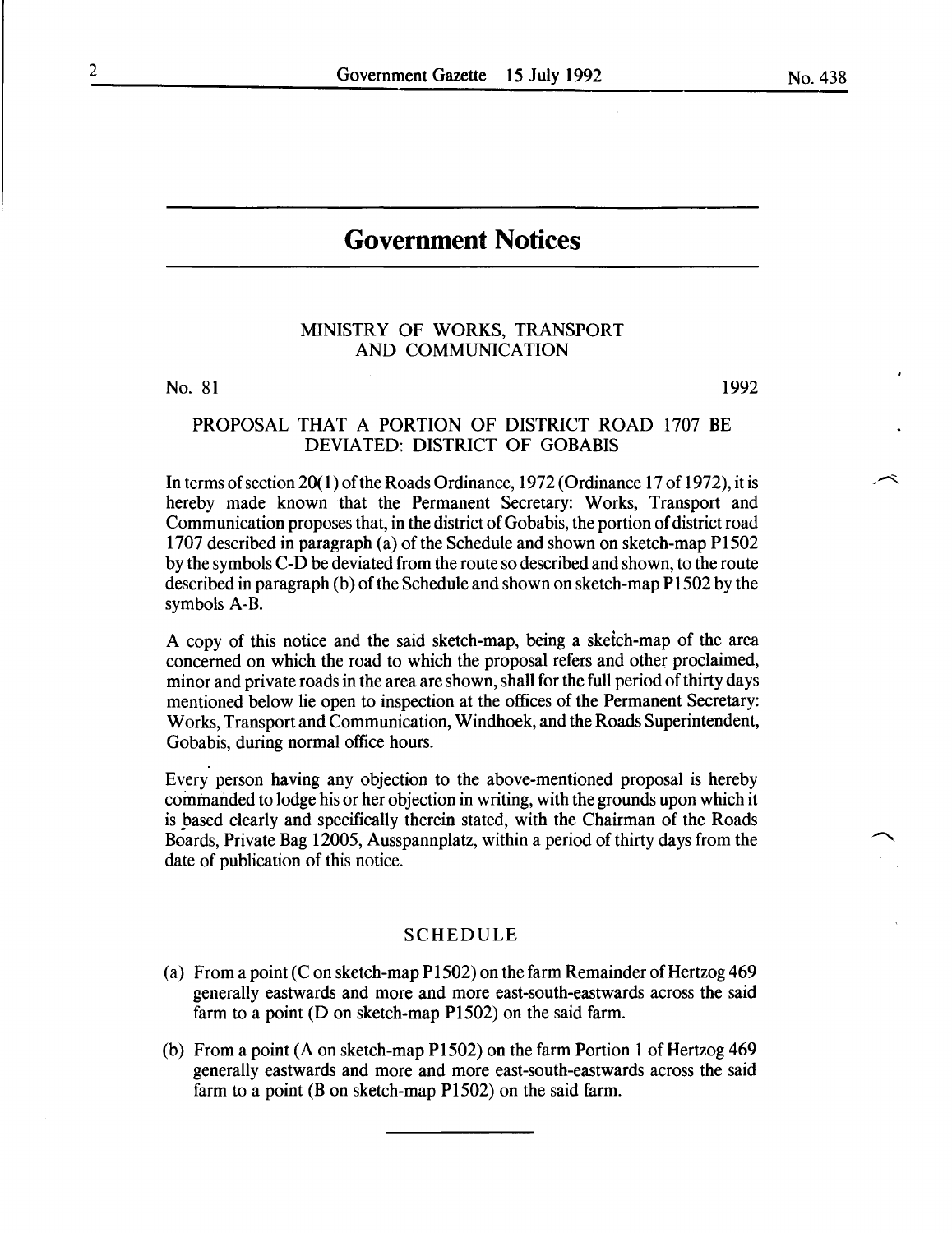#### MINISTRY OF WORKS, TRANSPORT AND COMMUNICATION

No. 82

1992

#### PROPOSAL THAT THE CLASSIFICATION OF FARM ROAD 1771 BE CHANGED TO DISTRICT ROAD 1601: DISTRICT OF GOBABIS

In terms of section 20(I) of the Roads Ordinance, I972 (Ordinance I7 of I972), it is hereby made known that the Permanent Secretary: Works, Transport and Communication proposes that, in the district of Gobabis, the classification of farm road I771 described in the Schedule and shown on sketch-map P1503 by the symbols G-GI-G2-G3-G4 be changed to district road (number I60I).

A copy of this notice and the said sketch-map, being a sketch-map of the area concerned on which the road to which the proposal refers and other proclaimed, minor and private roads in that area are shown, shall for the full period of thirty days, mentioned below, lie open to inspection at the offices of the Permanent Secretary: Works, Transport and Communication, Windhoek, and the Roads Superintendent, Gobabis, during normal office hours.

Every person having any objection to the above-mentioned proposal is hereby commanded to lodge his or her objection in writing, with the grounds upon which it is based clearly and specifically therein stated, with the Chairman of the Roads Boards, Private Bag I2005, Ausspannplatz, within a period of thirty days from the date of publication of this notice.

#### SCHEDULE

From a point (G on sketch-map PIS03) at the junction with trunk road 6/2 on the farm Remainder of Auheib 408 generally north-north-eastwards across the said farm and the farm Portion 1 of Siegfeld 403 to a point ( $G1$  on sketch-map P1503) on the last-mentioned farm; thence generally east-north-eastwards across the lastmentioned farm to a point (G2 on sketch-map PI 503) at the junction with farm road I684 on the last-mentioned farm; thence generally north-eastwards across the lastmentioned farm and the farm Portion I of Houthak 404 to a point (G3 on sketchmap PI 503) on the last-mentioned farm; thence generally north-north-eastwards and more and more north-eastwards across the last-mentioned farm to a point (G4 on sketch-map PIS03) on the common boundary ofthe last-mentioned farm and the farm Welgelegen 396.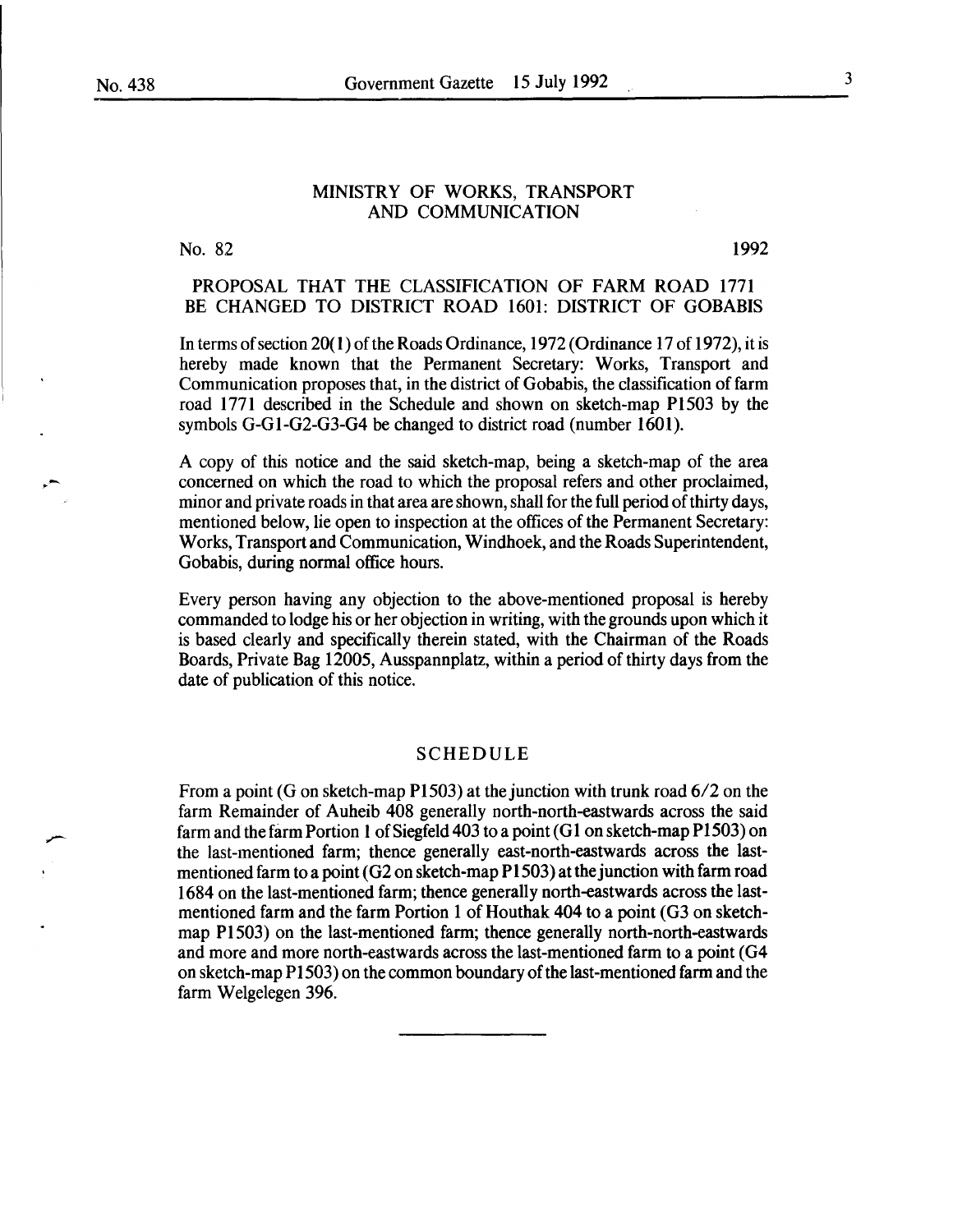#### MINISTRY OF WORKS, TRANSPORT AND COMMUNICATION

No. 83

1992

#### APPLICATION THAT FARM ROAD 580 BE CLOSED AND THAT THE CLASSIFICATION OF FARM ROAD 565 BE CHANGED TO DISTRICT ROAD 565: DISTRICT OF KEETMANSHOOP

In terms of section 16(3) of the Roads Ordinance, 1972 (Ordinance 17 of 1972), it is hereby made known that application has been made to the Chairman of the Roads Board of Keetmanshoop that -

- (a) farm road 580 described in Schedule I and shown on sketch-map P 1501 by the symbols C-D be closed; and
- (b) the classification of farm road 565 described in Schedule II and shown on sketch-map Pl501 by the symbols A-B-E be changed to district road (number 565).

A copy of this notice and the said sketch-map, being a sketch-map of the area concerned on which the roads to which the application referes and other proclaimed, minor and private roads in that area are shown, shall for the full period of thirty days, mentioned below, lie open to inspection at the offices of the Permanent Secretary: Works, Transport and Communication, Windhoek, and the Roads Superintendent, Keetmanshoop, during normal office hours.

Every person having any objection to the above-mentioned application is hereby commanded to lodge his or her objection in writing, with the grounds upon which it is based clearly and specifically therein stated, with the Chairman of the Roads Boards, Private Bag 12005, Ausspannplatz, within a period of thirty days from the date of publication of this notice.

#### SCHEDULE I

From a point (C on sketch-map P1501) on the farm Remainder of Vaalkoppies 298 at the junction with farm road 564 generally eastwards and more and more eastsouth-eastwards across the said farm to a point (D on sketch-map P1501) on the international border between Namibia and South Africa.

#### SCHEDULE II

From a point (A on sketch-map Pl501) at the junction with farm road 564 on the farm Portion 1 (Franswil) of Vaalkoppies 298 generally north-north-eastwards across the said farm and the farm Hohlweg 297 to a point (B on sketch-map  $P1501$ ) on the last-mentioned farm; thence generally east-north-eastwards and more and more north-eastwards across the last-mentioned farm to a point (E on sketch-map P1501) at the junction with district road 622 on the last-mentioned farm.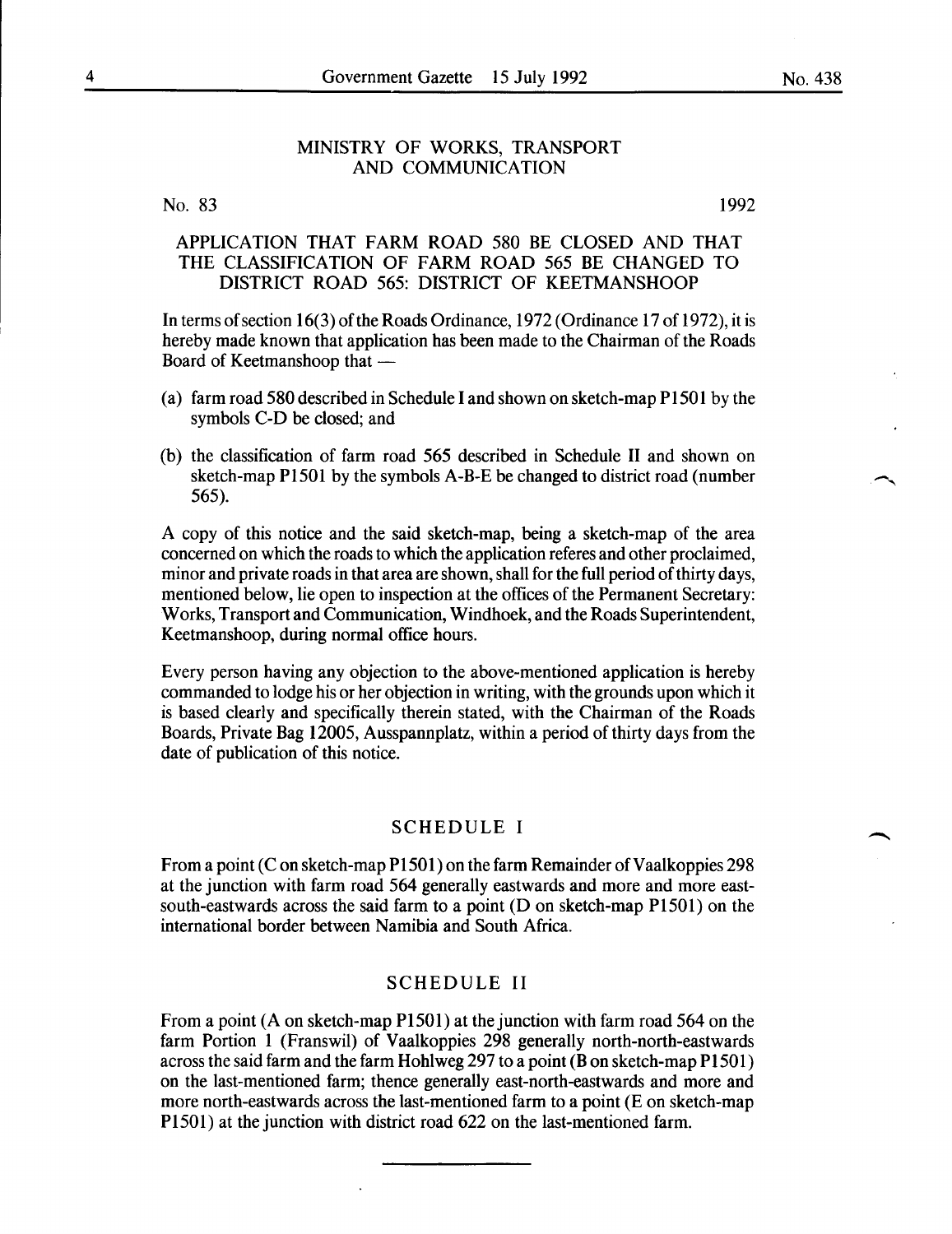#### MINISTRY OF TRADE AND INDUSTRY

No. 84

1992

#### MERCHANDISE MARKS ACT, 1941: PROPOSED PROHIBITION OF THE USE OF A CERTAIN EMBLEM

In terms of section 13 of the Merchandise Marks Act, 1941 (Act 17 of 1941), I hereby give notice that the South West African Meat Board has requested me to prohibit, under section  $15(1)$  of the said Act, the use by any person other than the said board, of the emblem of the board shown below in connection with any trade, business, profession or occupation or in connection with a trade mark, mark or trade description applied to goods:



The above-mentioned emblem shall lie open to inspection at the office of the Permanent Secretary: Trade and Industry, Trust Building, Independence Avenue, Windhoek.

I hereby invite persons interested in the matter to submit, in writing, any representations which they wish to make in connection with the matter to the Permanent Secretary: Trade and Industry, P 0 Box 21214, Windhoek, 9000, within a period of thirty days from the date of publication of this notice.

Given under my Hand and the Seal of the Republic of Namibia, at Windhoek this 18th day of June, One Thousand Nine Hundred and Ninety Two.

Sam Nujoma President

BY ORDER OF THE PRESIDENT-IN-CABINET

#### MINISTRY OF TRADE AND INDUSTRY

No. 85 1992

#### MERCHANDISE MARKS ACT, 1941: PROPOSED PROHIBITION OF THE USE OF A CERTAIN EMBLEM

In terms of section 13 of the Merchandise Marks Act, 1941 (Act 17 of 1941), I hereby give notice that the Ministry of Works, Transport and Communication has requested met to prohibit, under section 15( 1) of the said Act, the use by any person other than its Division of Communication, of the emblem of the said Division shown below in connection with any trade, business, profession or occupation or in connection with a trade mark, mark or trade description applied to goods: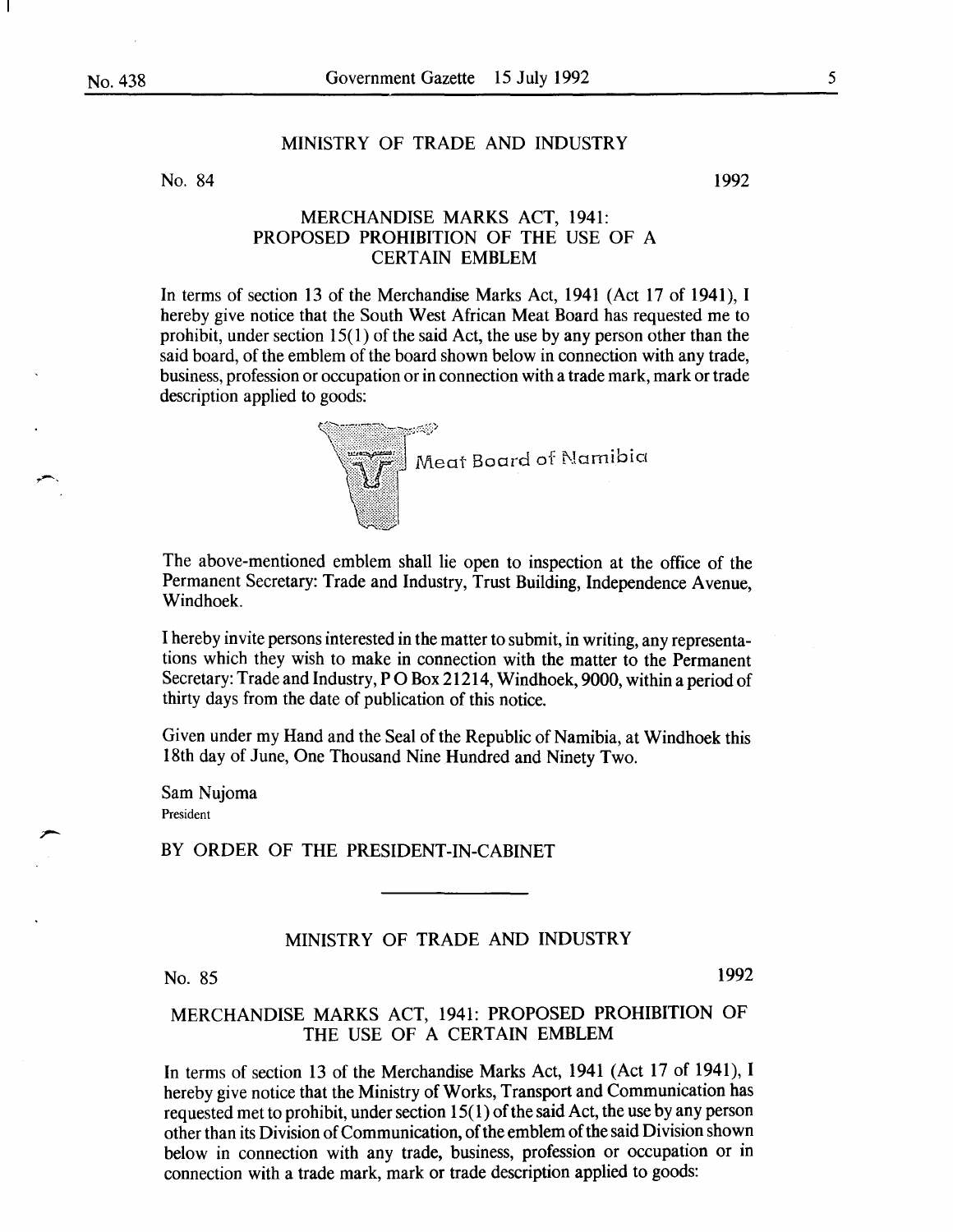

The above-mentioned emblem shall lie upon to inspection at the office of the Permanent Secretary: Trade and Industry, Trust Building, Independence Avenue, Windhoek.

I hereby invite persons interested in the matter to submit, in writing, any representations which they wish to make in connection with the matter to the Permanent Secretary: Trade and Industry, P 0 Box 21214, Windhoek, 9000, within a period of thirty days from the date of publication of this notice.

Given under my Hand and the Seal of the Republic of Namibia, at Windhoek this 18th day of June, One Thousand Nine Hundred and Ninety Two.

Sam Nujoma President

BY ORDER OF THE PRESIDENT-IN-CABINET

#### MINISTRY OF TRADE AND INDUSTRY

No. 86

1992

#### MERCHANDISE MARKS ACT, 1941 (ACT 17 OF 1941): PROPOSED PROHIBITION OF THE USE OF A CERTAIN MARK

In terms of section 13 of the Merchandise Marks Act, 1941 (Act 17 of 1941 ), I hereby give notice that is has been requested by the Namibian Broadcasting Corporation to prohibit, under section 15(1) of the said Act, the use by any person other than the said Corporation, of the mark shown below, in connection with any trade, business, profession or occupation or in connection with a trade mark, mark or trade description applied to goods:



NAMIBIAN BROADCASTING CORPORATION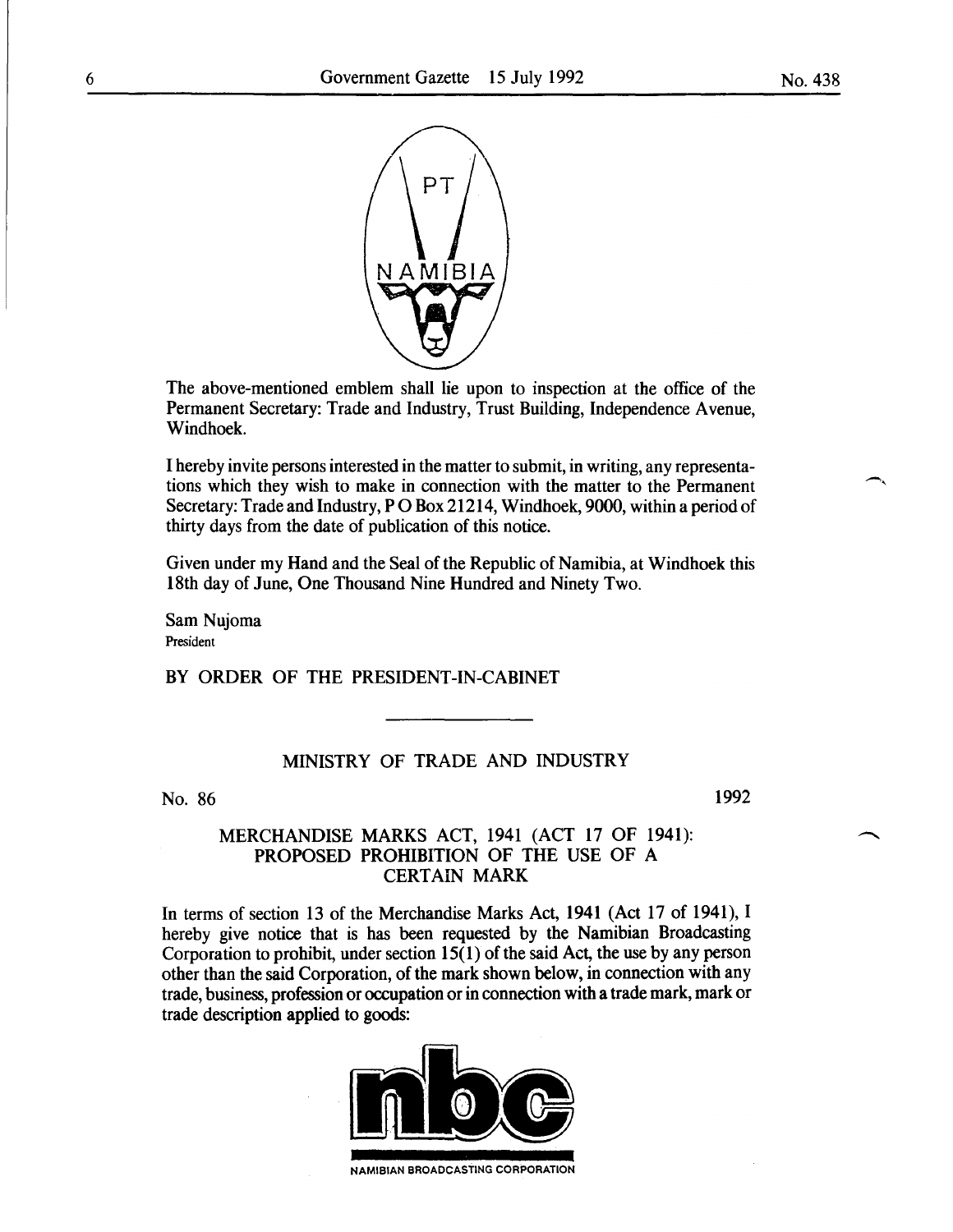The above-mentioned mark shall lie open to inspection at the office of the Permanent Secretary: Trade and Industry, Trade Marks Section, Trust Centre, Independence A venue, Windhoek.

I hereby invite persons interested in the matter to submit, in writing, any representations which they wish to make in connection with the matter to the Permanent Secretary: Trade and Industry, P 0 Box 21214, Windhoek, 9000, within a period of thirty days from the date of publication of this notice.

Given under my Hand and the Seal of the Republic of Namibia, at Windhoek this 7th day of April, One Thousand Nine Hundred and Ninety Two.

Sam Nujoma President

BY ORDER OF THE PRESIDENT-IN-CABINET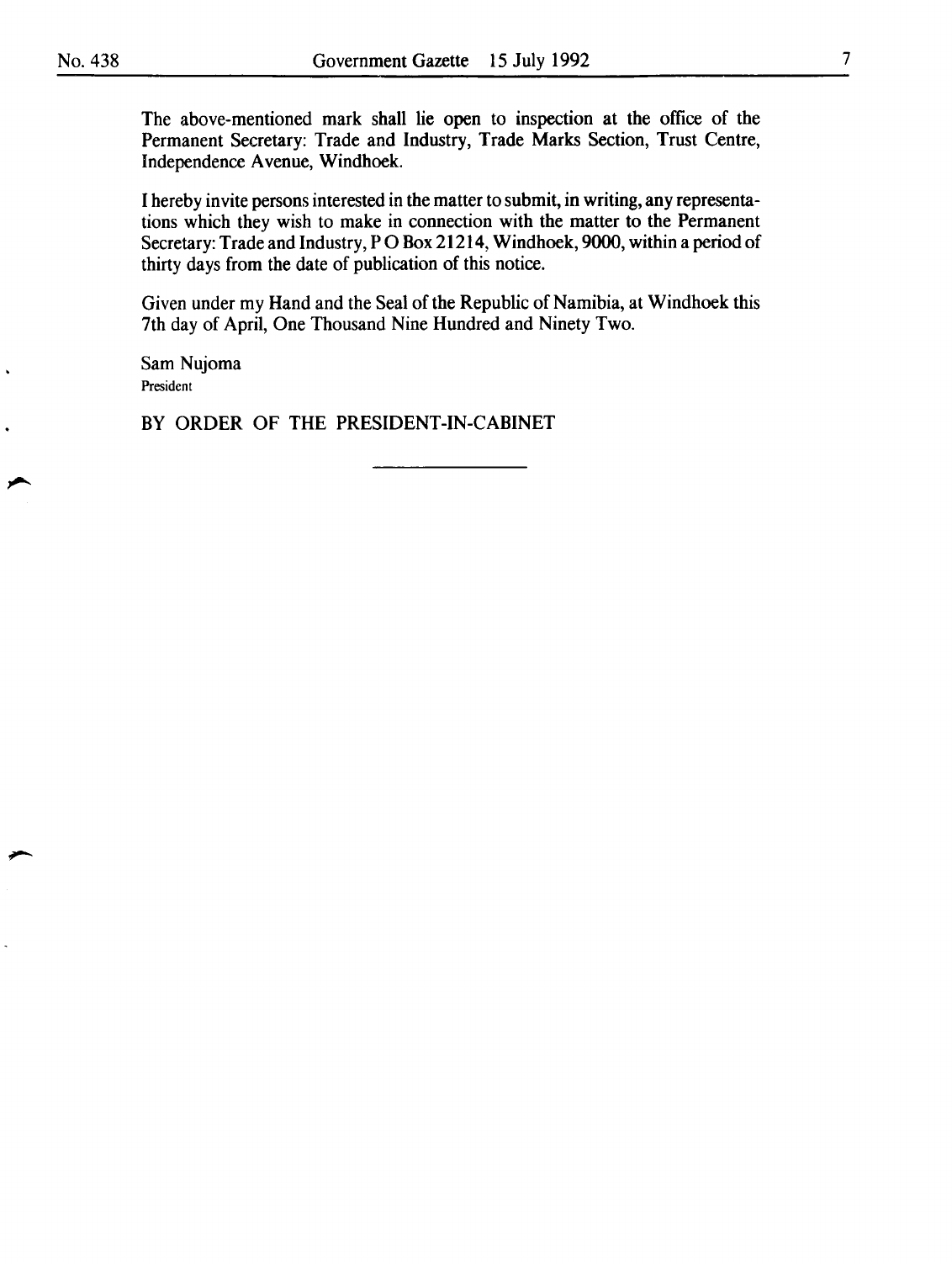## **General Notices**

No. 79

1992

#### MINISTRY OF FISHERIES AND MARINE RESOURCES

#### NOTICE

#### APPLICATION FOR EXPLOITATION RIGHTS (CATCHING RIGHTS) IN RESPECT OF HORSE MACKEREL (TRACHURUS CAPENSIS)

- 1. It is hereby made public that in terms of Cabinet Resolution C2/2804/001 of April 1992, applications are awaited for allocation of exploitation rights (fishing rights) in respect of75 000 mt of horse mackerel reserved for drought relief to be utilized on a commercial basis, to persons and/or instances with or without catching rights, subject to the following conditions and any measures that may be announced at a later date:
	- (a) Applicants must have on-shore horse mackerel processing capacity, catching, storage and freight facilities.
	- (b) Applicants must have established distribution capacity and markets or marketing channels especially in under developed parts of Namibia.
	- (c) Applicants must have access to export marketing agencies or channels.
	- (d) The quota allocated must be utilized primarily for the Namibian market and not more than one-third of the tonnage allocated may be exported and then only with the prior written approval of the Minister of Fisheries and Marine Resources.
	- (e) The successful applicant(s) previously without catching rights may not necessarily be granted quotas during future TAC (Total Allowable Catch) allocations.
	- (f) Exploitation rights allocated in terms of the aforesaid conditions shall not be transferable without the prior approval of the Minister of Fisheries and Marine Resources.
	- (g) Applications already in possession of the Ministry will not be considered and all prospective holders of fishing rights will apply anew.
- 2. Applications with all documentation in support thereof must be mailed to the Permanent Secretary, Fisheries and Marine Resources, Private Bag 13355, Windhoek 9000 by registered post, or be delivered in person to the Permanent Secretary for Fisheries and Marine Resources, Mezzanine Floor, Metje Behnsen Building, Independence Avenue, Windhoek to arrive on or before July 31st, 1992.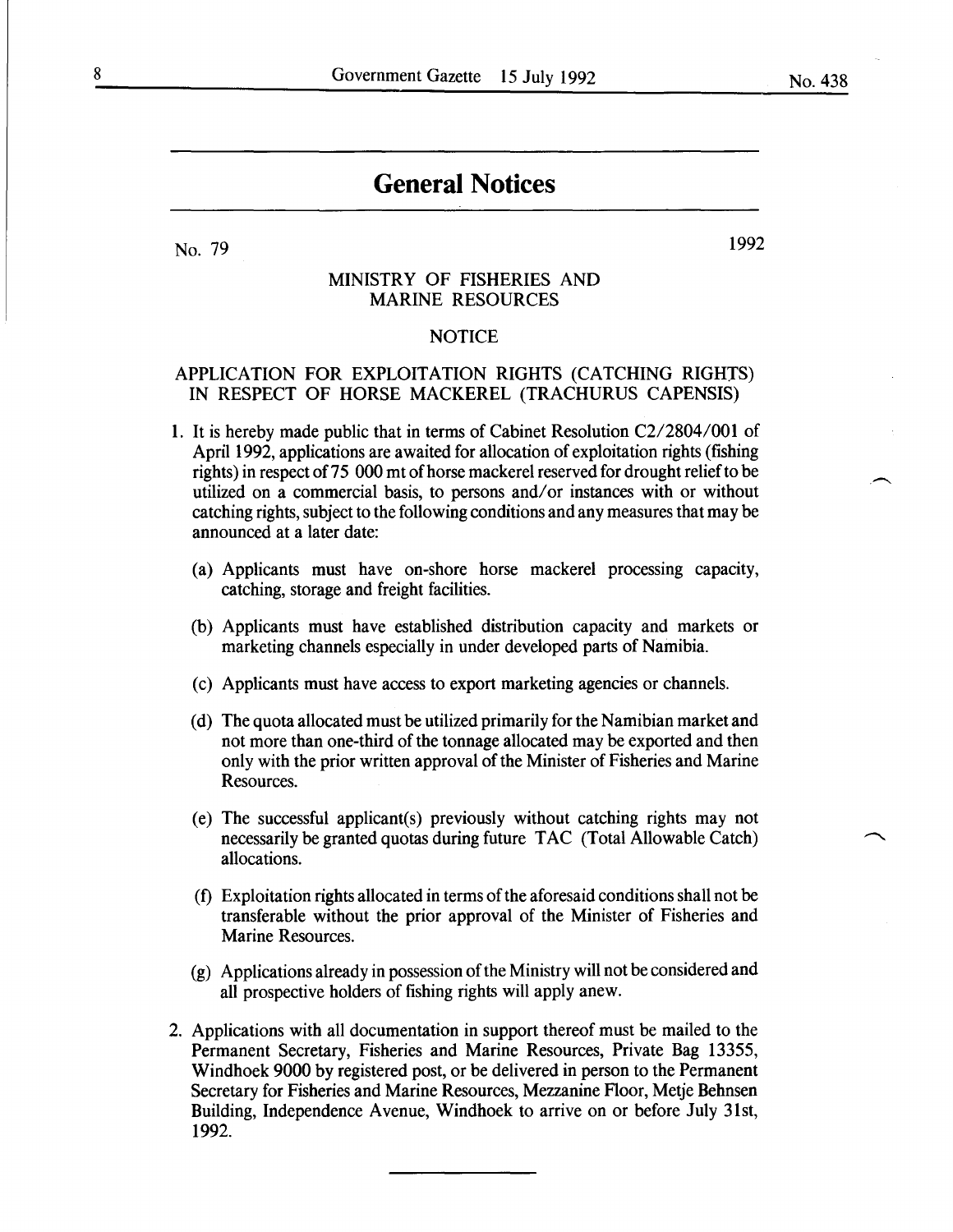/--

No. 80

1992

### BANK OF NAMIBIA

#### STATEMENT OF ASSETS AND LIABILITIES AS AT THE CLOSE OF BUSINESS ON 31 MAY 1992

|                             | 31-05-1992       | 30-04-992        |
|-----------------------------|------------------|------------------|
| <u>Liabilities</u>          | R                | R                |
| Share Capital               | 20,000,000       | 000, 000, 20     |
| General Reserve             | 458,495          | 458,495          |
| Revaluation Reserve         | 600,126          | 678,228          |
| Special Reserve             | 443,096          | 443,096          |
| <i>Deposits:</i>            |                  |                  |
| <i><b>Government</b></i>    | 107,789,904      | $-104, 536, 940$ |
| Bankers - Current           | 10,803           | 1,147            |
| - Reserve                   | 15,651,000       | 20,067,000       |
| Other                       | 715,703          | 715,597          |
| Allocation of Special       |                  |                  |
| Drawing Rights              |                  |                  |
| Long Term Loan Facility     | 375,812,693      |                  |
| Other Liabilities           | <u>976,829</u>   | <u>1,907,175</u> |
|                             | 522,458,649      | 148,807,678      |
| <u>ASSETS</u>               |                  |                  |
| <i>External:</i>            |                  |                  |
| <i>Rand Coin</i>            |                  |                  |
| Balances with other banks   | 133,753<br>1,846 | 274,545          |
| IMF - Reserve tranche       |                  | 1,193,894        |
| - Special drawing rights    | 39,982           | 39,342           |
| - Rand Subsription          | 657,634          | 657,634          |
| Investments - Rand Currency | 119,826,208      | 122, 197, 830    |
| - Other Currency            | 9,748,712        | 9,803,797        |
| <i>Domestic:</i>            |                  |                  |
| <i>Loans and advances</i>   |                  |                  |
| - Government                | 380,688,877      |                  |
| - Other                     | 446,727          | 437,029          |
| <i>Fixed assets</i>         | 9,002,906        | 8,995,262        |
| Other assets                | <u>1,912,004</u> | 5,208,345        |
|                             | 522,458,649      | 148,807,678      |
|                             |                  |                  |

d:J~ *ACTING GOVERNOR* 

E Lile

**GENERAL MANAGER**